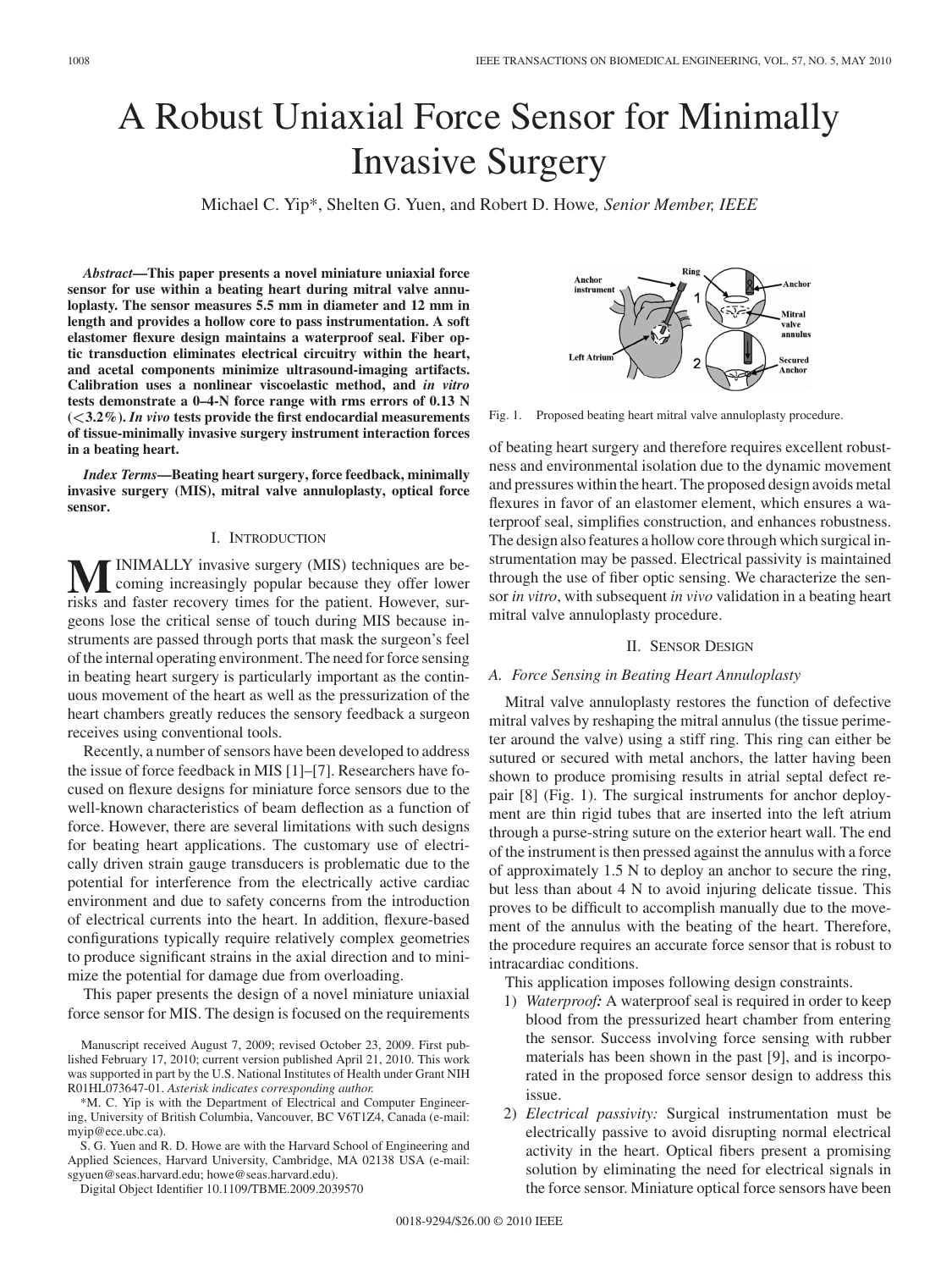

Fig. 2. Left: configuration of sensor components. Right: force at the tip pushes the reflective plate closer, increasing the reflected light intensity.



Fig. 3. Cross-section view.

developed recently [3]–[6] but they rely on metal flexures for force transduction.

- 3) *Miniaturization and location:* The sensor must be located at the instrument tip to avoid the effect of friction and ancillary forces from the incision and purse string suture. For use within the heart, size must be minimized. A further constraint is that anchors must pass through the force sensor. Due to the largely uniaxial motion of the mitral valve annulus [10], only a single axis of force sensing is required, which aids miniaturization.
- 4) *Material constraints:* Beating heart procedures use 3-D ultrasound for guiding instrumentation inside the beating heart [10], [11]. Metals tend to create artifacts in ultrasound images, so polymers are preferred for clear imaging.

Fig. 2 presents the configuration and operating principle of the sensor. It uses three pairs of fiber optic cables, with each pair comprising a light-transmitting fiber and a light-receiving fiber, coupled to LED and phototransistor circuits, respectively [6]. A white plate 4 mm from the fibers reflects light from the emitting fiber to the receiving fiber, so the intensity of the light returned varies with the distance between the plate and fiber ends. Three pairs of optical fibers are placed in a triangle formation to minimize sensitivity to rotation of the reflective plate from off axis loads or uneven tissue contact. A solid elastomer element between the reflective plate and the optical fibers converts force to displacement, avoiding air gaps in the sensing element.

## *B. Design*

To ensure that the sensor is completely waterproof, the force sensor tip is sealed using a silicone seal between the sensor and the instrument shaft (Fig. 3). To minimize the effects of the seal during deformations of the elastic element, the silicone seal is cured as a thin film to reduce tension forces during axial deformation. The entire sensor surrounds a 2.1-mm hollow stainless steel tube through which instrumentation may pass.

## *C. Prototype*

Fig. 4 shows the prototype device. The external diameter and length of the force sensor are 5.5 mm and 12 mm, respectively.



Fig. 4. Prototype sensor.

Rigid components are made of acetal to lower interference in ultrasound images. The elastic component is a soft silicone rubber (Polysiloxane, Durometer 35), chosen for its low stiffness and low hysteresis. Deformation in the silicone rubber is limited to 500  $\mu$ m under the maximum 4 N load.

A plastic optical fiber with a 0.486/0.500-mm core/cladding diameter and a numerical aperture of 0.5 was used. LED and phototransistor modules (E3X-DA-N series, OMRON Industrial Automation, Schaumburg, IL, USA) measured the intensity of light. Voltage signals were filtered with a 1-kHz RC low-pass filter to reduce high-frequency noise.

### III. CALIBRATION

A nonlinear viscoelastic calibration for the force sensor is required, since the silicone rubber elastic element has nonlinear deflection characteristics and hysteresis. The time-independent response was empirically determined to be well characterized by a quadratic fit. To account for hysteresis of the silicone rubber dynamic response, a damping term was also included, resulting in the response equation

$$
F = K_1 \begin{bmatrix} V_{\text{fiber 1}}^2 \\ V_{\text{fiber 2}}^2 \\ V_{\text{fiber 3}}^2 \end{bmatrix} + K_2 \begin{bmatrix} V_{\text{fiber 1}} \\ V_{\text{fiber 2}} \\ V_{\text{fiber 3}} \end{bmatrix} + K_3 \frac{d}{dt} \begin{bmatrix} V_{\text{fiber 1}} \\ V_{\text{fiber 2}} \\ V_{\text{fiber 3}} \end{bmatrix} + B
$$
\n(1)

where  $F$  is the estimated force,  $V_{\text{fiber }i}$  is the voltage from the *i*th fiber,  $K_1, K_2, K_3$  are  $1 \times 3$  gain matrices, and B is a constant bias. Since the fiber voltages are zeroed before each use of the force sensor, B is small. The derivatives  $dV_{\text{fiber }i}/dt$  were calculated by differencing adjacent  $V_{\text{fiber }i}$  samples. Due to nonlinear terms, the *K* matrices vary between sensors of the same design, and individual calibration for each sensor is required.

To characterize the full range of the sensor, 0–4-N sinusoidal force chirps (up to 6 Hz) were applied to the fiber optic force sensor by a calibrated sensor (Mini40 force/torque sensor, ATI Industrial Automation, Apex, NC, USA). The calibration takes approximately 10 min and was performed in 37 ◦C water to duplicate *in vivo* conditions. Both sensors were sampled at 500 Hz. To attenuate high-frequency noise, a 250-Hz first-order low-pass Butterworth filter was applied to the voltage signals  $V_{\text{fiber}-i}$  and a 62.5-Hz first-order low-pass Butterworth filter was applied to the derivative terms.

The least squares estimates of the calibration are

 $K_1 = [-0.5688 \quad 1.2371 \quad 0.4597]$  $K_2 = \begin{bmatrix} 1.0542 & -0.37290 & -0.5690 \end{bmatrix}$  $K_3 = [-11.0308 \quad 307.2882 \quad -2326613]$  $B = 0.03873.$  (2)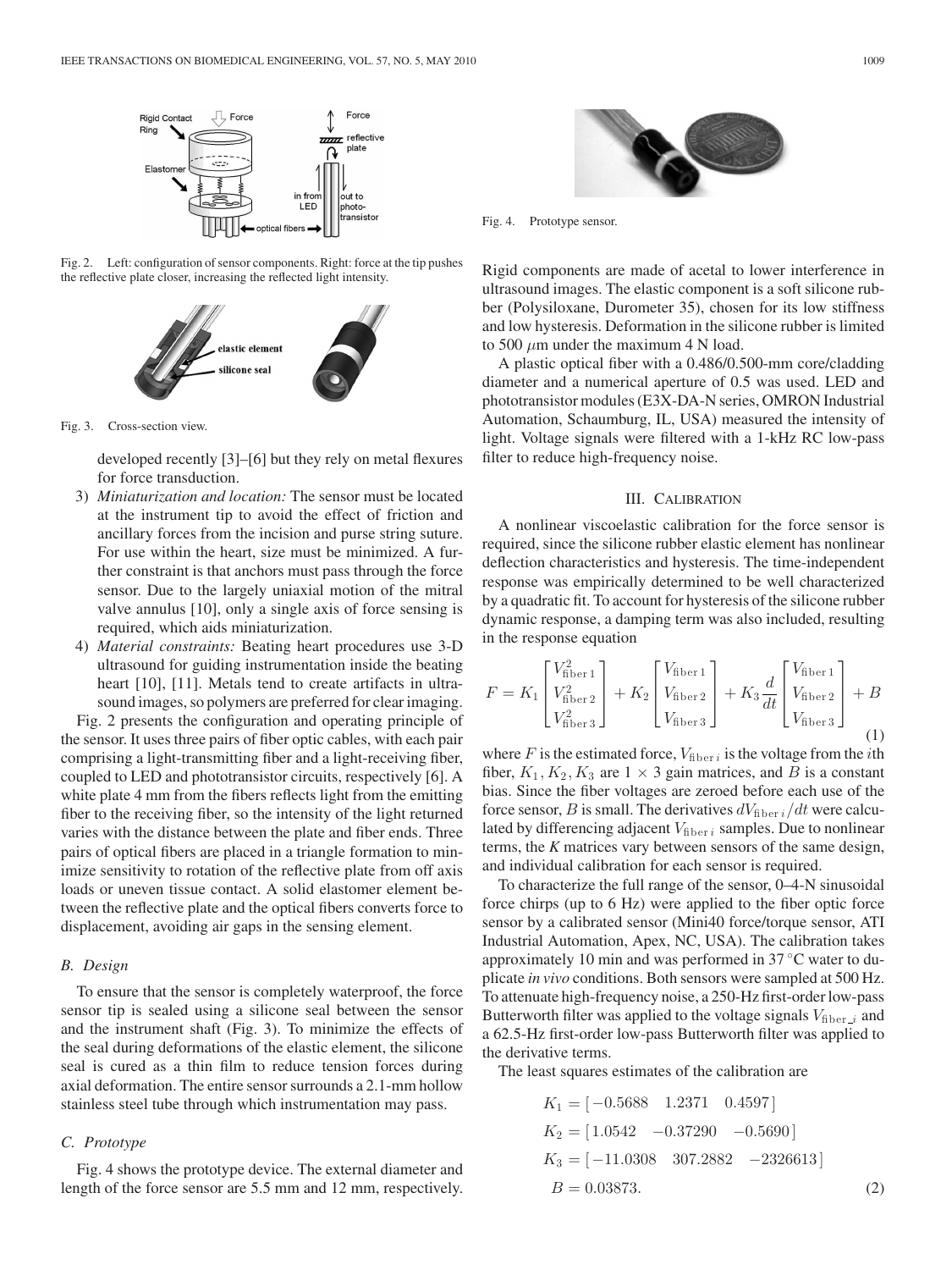$10$ 

Fig. 5. Input force and sensor response for linear force chirp from 0 to 6 Hz.

 $Time(s)$ 



Fig. 6. Triangle wave force trajectory (measured force versus applied force).

Fig. 5 shows the calibrated force plotted with the input force. The amplitude and phase of the signals match well, with a correlation coefficient  $(R^2)$  of 0.9889, indicating good tracking from 0 to 6 Hz. Summary performance characteristics are as follows:

- 1) 0.126-N rms error  $\left( \langle 3.2\% \rangle \right)$  of force range);
- 2) 0–4-N minimum force range;
- 3) 0–6-Hz minimum frequency range.

To characterize the effect of radial (or shear) forces on the sensor, shear forces were applied. Steady state error was <0.3 N for up to 3 N of radial force. However, in annuloplasty, the shear forces are expected to be minimal since the annulus follows a nearly linear motion without significant lateral translation [10].

# IV. EXPERIMENTAL VALIDATION

# *A. In Vitro Triangle Wave Force Load Testing*

To confirm performance under a large dynamic range in amplitude and frequency, a triangle wave force input was applied. Fig. 6 shows the force input and sensor output with a 1-s period. The sensor accurately measured the signal with a 0.102-N rms error  $( $3.2\%$  of signal amplitude) and a correlation coefficient$  $(R^2)$  of 0.9867.

## *B. In Vivo Force Testing*

*In vivo* tests were performed on healthy Yorkshire pigs, following an experimental protocol approved by the Institutional Animal Care and Use Committee. The force sensor was mounted on a 14-gauge needle and inserted into the beating heart through a purse-string suture in the left atrial appendage.

Visual feedback was provided to the surgeon by 3-D ultrasound (SONOS 7500, Philips Healthcare, Andover, MA, USA). Fig. 7 depicts the ultrasound appearance of the force sensor.

The instrument was held in contact with the mitral valve annulus to measure the forces of the instrument against the beating heart tissue (Fig. 8). The normalized power spectral density of the force signal showed that 95% of the power was below 2.9 Hz, with higher frequencies comprising only 5%, consistent with the design specification of a 6-Hz bandwidth.



Fig. 7. (Left) *In vivo* force sensing setup; Ultrasound probe is pressed against the beating porcine heart, and the force sensor is inserted in the left atrium. (Right) Ultrasound image of the mitral valve and force sensor inside the heart.



Fig. 8. Interaction forces between surgical instrument and mitral valve annulus during regular heartbeat, and power spectral density of the heartbeat forces.



Fig. 9. Anchor deployment forces.



Fig. 10. Excised annulus showing successful anchor deployment.

## *C. In Vivo Tests in Beating Heart Anchor Deployment*

In a subsequent experiment, tests were performed on anchor deployment around the mitral annulus following our proposed beating heart mitral valve annuloplasty procedure. The force sensor was mounted on a 14-gauge needle containing deployable anchors and was inserted through the purse-string suture. The surgeon contacted the mitral valve annulus guided by 3-D ultrasound visual feedback and a real-time force display (a sliding

Force (N)